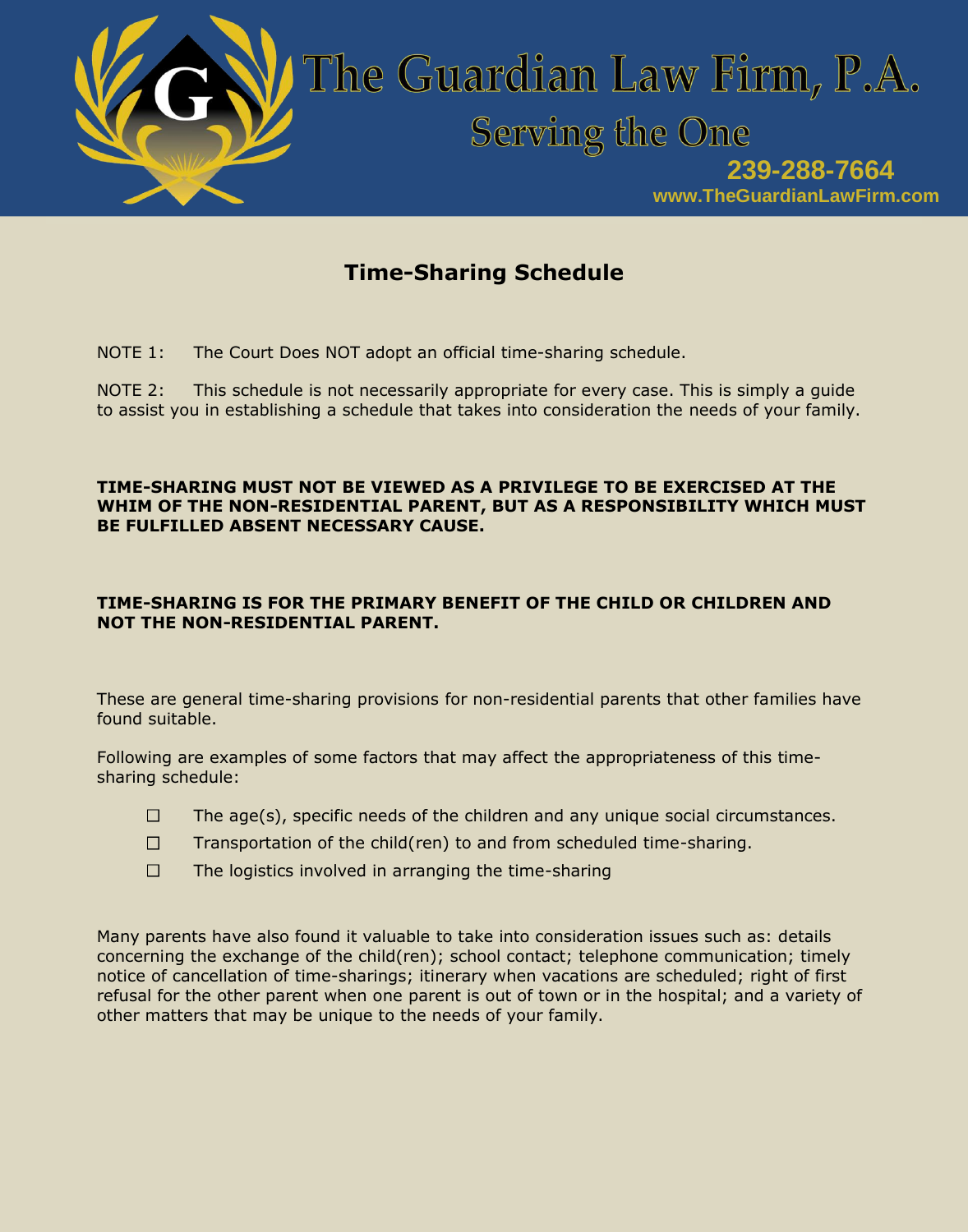## **Example of a Time-Sharing Schedule**

#### **School Year:**

- a. Every other weekend, from 6:00 p.m. on Friday until 6:00 p.m. Sunday.
- b. 6:00 P.M. until 9:00 P.M. on the Monday following the non-time-sharing weekend.

### **Summer Break:**

- a. Three (3) uninterrupted weeks during the summer to start no sooner than one full week after the last day of school and to end no later than one full week before the first day of school.
- b. The other parent will designate his or her choice for the three (3) week summer timesharing no later than April 15 of any given year.

### **HOLIDAY AND SPECIAL OCCASIONS**

#### **Christmas:**

- a. The parents will alternate, on a yearly basis with Father having ODD years and Mother having EVEN years, as follows: From 6:00p.m. on the last day of the school year until 4:00 p.m. on Christmas Day (or December 26) and from 4:00 p.m. on Christmas Day (or December 26) until 6:00 p.m. on Sunday before school resumes.
- b. Jewish and other non-Christian families will follow this schedule as it is designed to effectively split the Christmas school holiday period.

#### **Thanksgiving:**

a. The parents will alternate, on a yearly basis, with Father having EVEN years and Mother having ODD years, as follows: From 6:00 p.m. on Wednesday, Thanksgiving Eve until 6:00 p.m. on the Sunday following Thanksgiving.

#### **Easter:**

a. The parents will alternate, on a yearly basis with Father having EVEN years and Mother having ODD years, as follows: From 6:00 p.m. on the Thursday before Easter until 6:00 p.m. Easter day.

#### **Spring Break:**

a. The parents will alternate, on a yearly basis with Father having EVEN years and Mother having ODD years, as follows: From 6:00 p.m. of the first full day of Spring Break until 6:00 p.m. the evening before the last full day of Spring Break (i.e. if school starts back on a Monday, the child or children would be returned at 6:00 p.m. on the preceding Saturday.)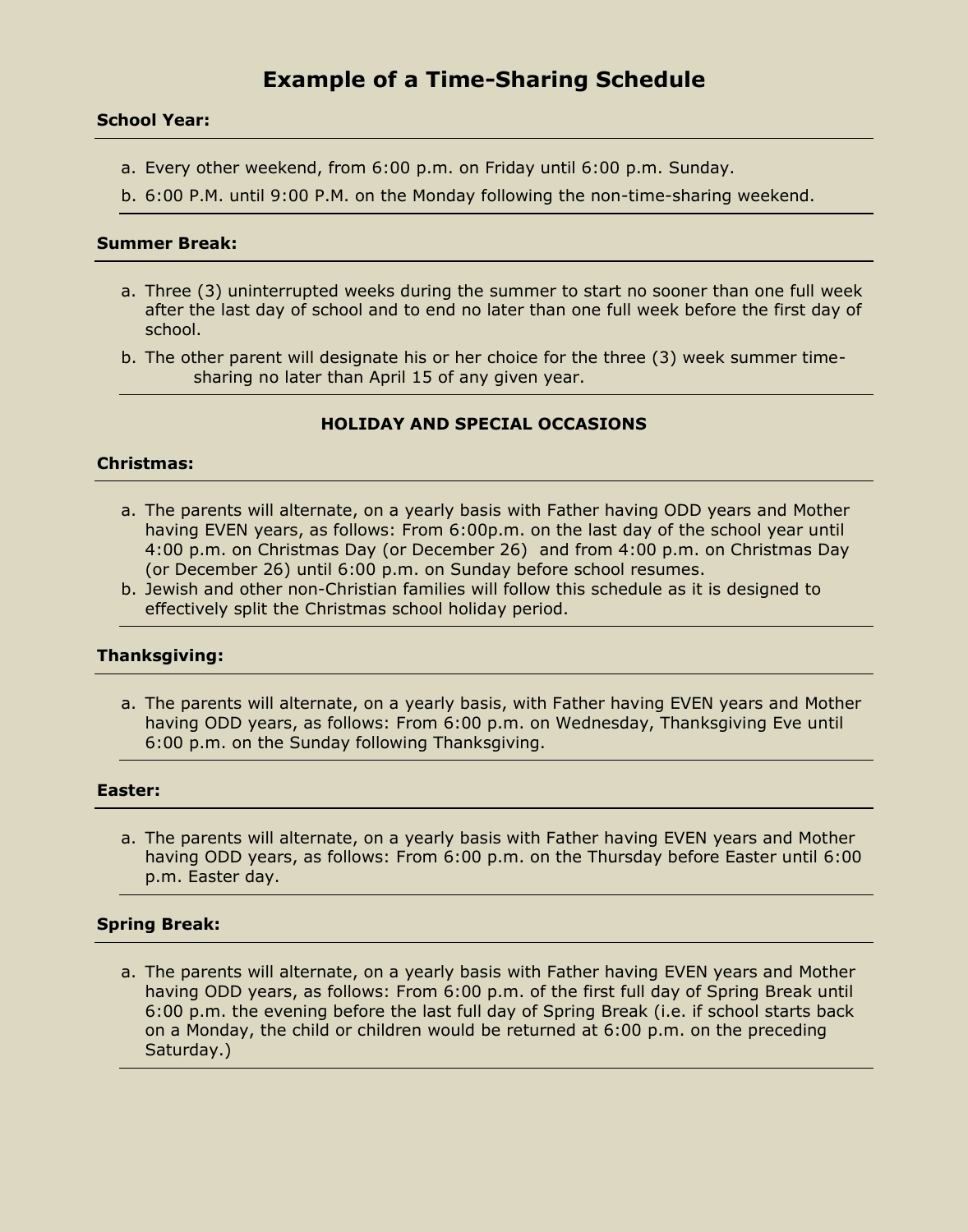a. Each parent shall have the child or children with her or him from 6:00 p.m. the evening before this day until 6:00 p.m. on this day, no matter what the time-sharing schedule would otherwise be. There will be no make-up day for the other parent should his or her weekend time-sharing be cut short as a result of the Mother's Day/Father's Day entitlement.

#### **Jewish and non-Christian religious holidays and festivals:**

- a. The parents will alternate, on a yearly basis, these occasions, keeping in mind the timesharing, beliefs, and practices of their faith and the right of the child or children to maintain, without interruption, the said customs, beliefs and practices of their faith.
- $\Box$  The parents shall be expected to maintain any regularly scheduled important events while exercising time-sharing (i.e. religious observances, team sports, music instruction, etc.).
- $\Box$  The parents shall also maintain, without fail any a1nd all medical prescription dosages and/or medical therapy as may be prescribed for the child or children.
- $\Box$  Finally, the parents shall keep each other informed as to the whereabouts of the child or children during any vacations or trips out of the immediate area.
- $\Box$  The parents shall give each other timely written notice of intent to travel out of state or country with the child and provide a detail itinerary.

*Serving the One,*

Guichard St. Surin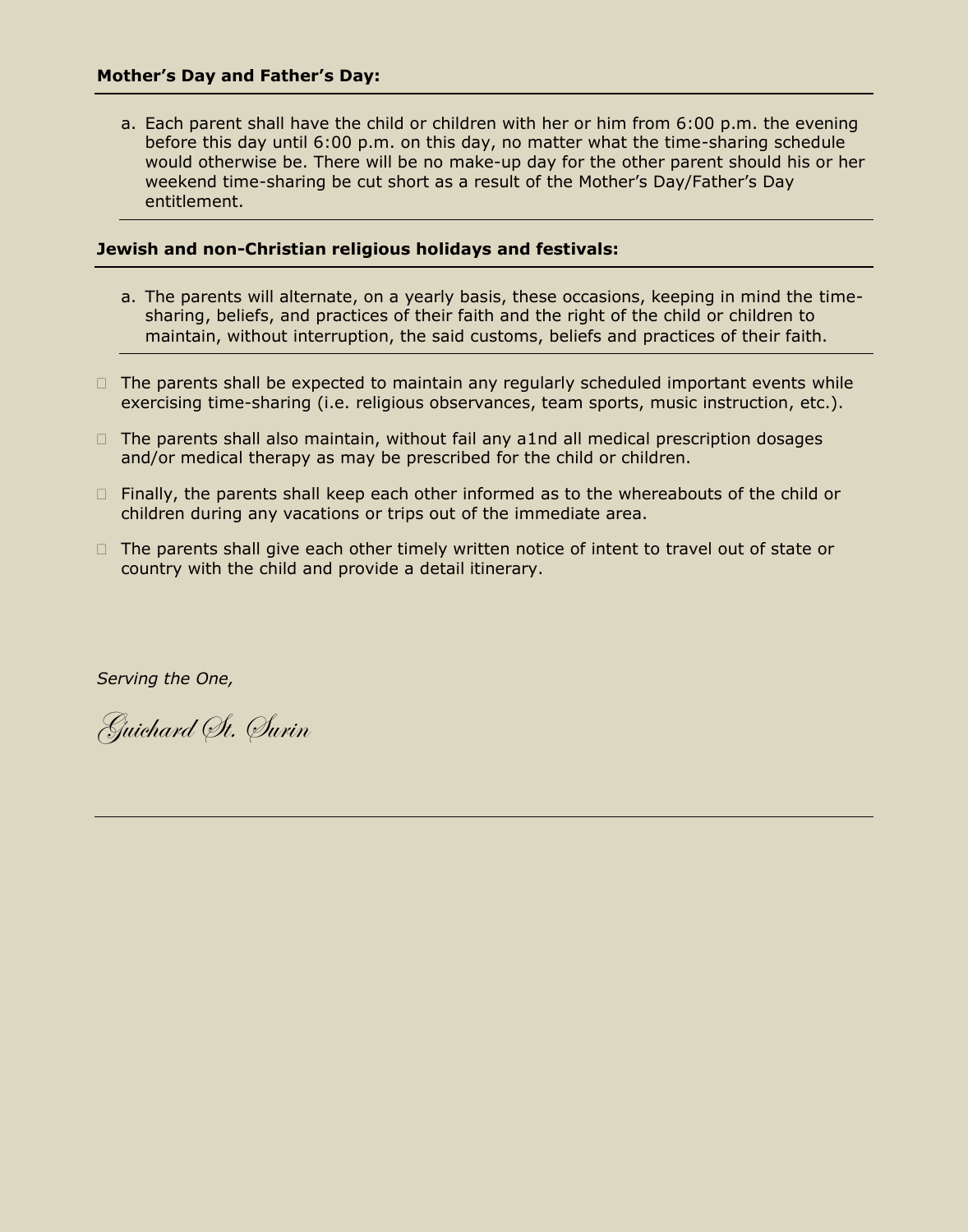### **PROPOSED TIMESHARING SCHEDULE FOR PARENTS:**

### **School Schedule:** 2x2x3

**Exchange Location:** Pick-up and Drop-off at School.

| Sunday | <b>Monday</b> | Tuesday | Wednesday | <b>Thursday</b> | <b>Friday</b> | Saturday |
|--------|---------------|---------|-----------|-----------------|---------------|----------|
| Mother | Mother        | Mother  | Father    | Father          | Father        | Father   |
| Father | Mother        | Mother  | Father    | Father          | Mother        | Mother   |
| Mother | Mother        | Mother  | Father    | Father          | Father        | Father   |
| Father | Mother        | Mother  | Father    | Father          | Mother        | Mother   |
| Mother | Mother        | Mother  | Father    | Father          | Father        | Father   |

**Summer Schedule:** Week-On/Week-Off.

**Exchange Location:** Acquiring Parent pick up at other Parent's home.

| Sunday | <b>Monday</b> | <b>Tuesday</b> | Wednesday | Thursday | Friday | Saturday |
|--------|---------------|----------------|-----------|----------|--------|----------|
| Father | Father        | Father         | Father    | Father   | Father | Father   |
| Mother | Mother        | Mother         | Mother    | Mother   | Mother | Mother   |
| Father | Father        | Father         | Father    | Father   | Father | Father   |
| Mother | Mother        | Mother         | Mother    | Mother   | Mother | Mother   |
| Father | Father        | Father         | Father    | Father   | Father | Father   |

### **BREAKDOWN:** Each Parent Receives 182.5 Overnights

| <b>Period</b>       | <b>Overnights</b>                                                     | <b>Mother</b> | <b>Father</b> |
|---------------------|-----------------------------------------------------------------------|---------------|---------------|
| <b>School Year</b>  | 20 weeks x 3 overnights<br>20 weeks x 4 overnight                     | 140           | 140           |
| <b>Summer Break</b> | 5 weeks x 7 overnights                                                | 35            | 35            |
| <b>Thanksgiving</b> | Alternate<br>(Parent without Christmas receives)                      |               |               |
| <b>Winter Break</b> | 7 overnights<br>(Alternate halves to include Christmas in first half) | 7.5           | 7.5           |
| TOTAL               |                                                                       | 182.5         | 182.5         |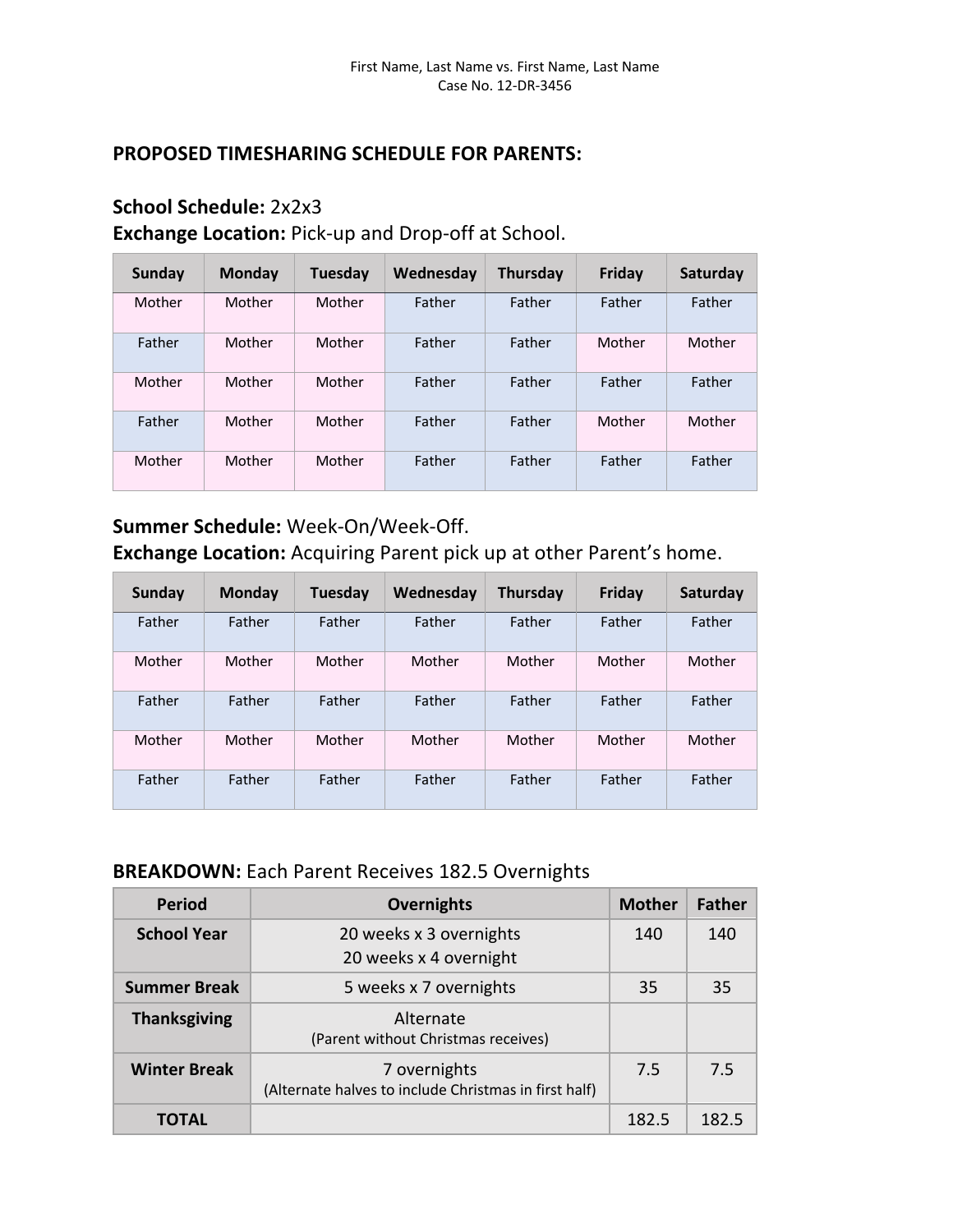### **PROPOSED TIMESHARING SCHEDULE FOR PARENTS:**

### **School Schedule:** 2x2x3

**Exchange Location:** Pick-up and Drop-off at School.

| Sunday | <b>Monday</b> | <b>Tuesday</b> | Wednesday | <b>Thursday</b> | <b>Friday</b> | Saturday |
|--------|---------------|----------------|-----------|-----------------|---------------|----------|
| Mother | Father        | Father         | Mother    | Mother          | Father        | Father   |
| Father | Father        | Father         | Mother    | Mother          | Mother        | Mother   |
| Mother | Father        | Father         | Mother    | Mother          | Father        | Father   |
| Father | Father        | Father         | Mother    | Mother          | Mother        | Mother   |
| Mother | Father        | Father         | Mother    | Mother          | Father        | Father   |

**Summer Schedule:** Week-On/Week-Off.

**Exchange Location:** Acquiring Parent pick up at other Parent's home.

| Sunday | <b>Monday</b> | <b>Tuesday</b> | Wednesday | Thursday | Friday | Saturday |
|--------|---------------|----------------|-----------|----------|--------|----------|
| Father | Father        | Father         | Father    | Father   | Father | Father   |
| Mother | Mother        | Mother         | Mother    | Mother   | Mother | Mother   |
| Father | Father        | Father         | Father    | Father   | Father | Father   |
| Mother | Mother        | Mother         | Mother    | Mother   | Mother | Mother   |
| Father | Father        | Father         | Father    | Father   | Father | Father   |

### **BREAKDOWN:** Each Parent Receives 182.5 Overnights

| <b>Period</b>       | <b>Overnights</b>                                                     | <b>Mother</b> | <b>Father</b> |
|---------------------|-----------------------------------------------------------------------|---------------|---------------|
| <b>School Year</b>  | 20 weeks x 3 overnights<br>20 weeks x 4 overnight                     | 140           | 140           |
| <b>Summer Break</b> | 5 weeks x 7 overnights                                                | 35            | 35            |
| <b>Thanksgiving</b> | Alternate<br>(Parent without Christmas receives)                      |               |               |
| <b>Winter Break</b> | 7 overnights<br>(Alternate halves to include Christmas in first half) | 7.5           | 7.5           |
| TOTAL               |                                                                       | 182.5         | 182.5         |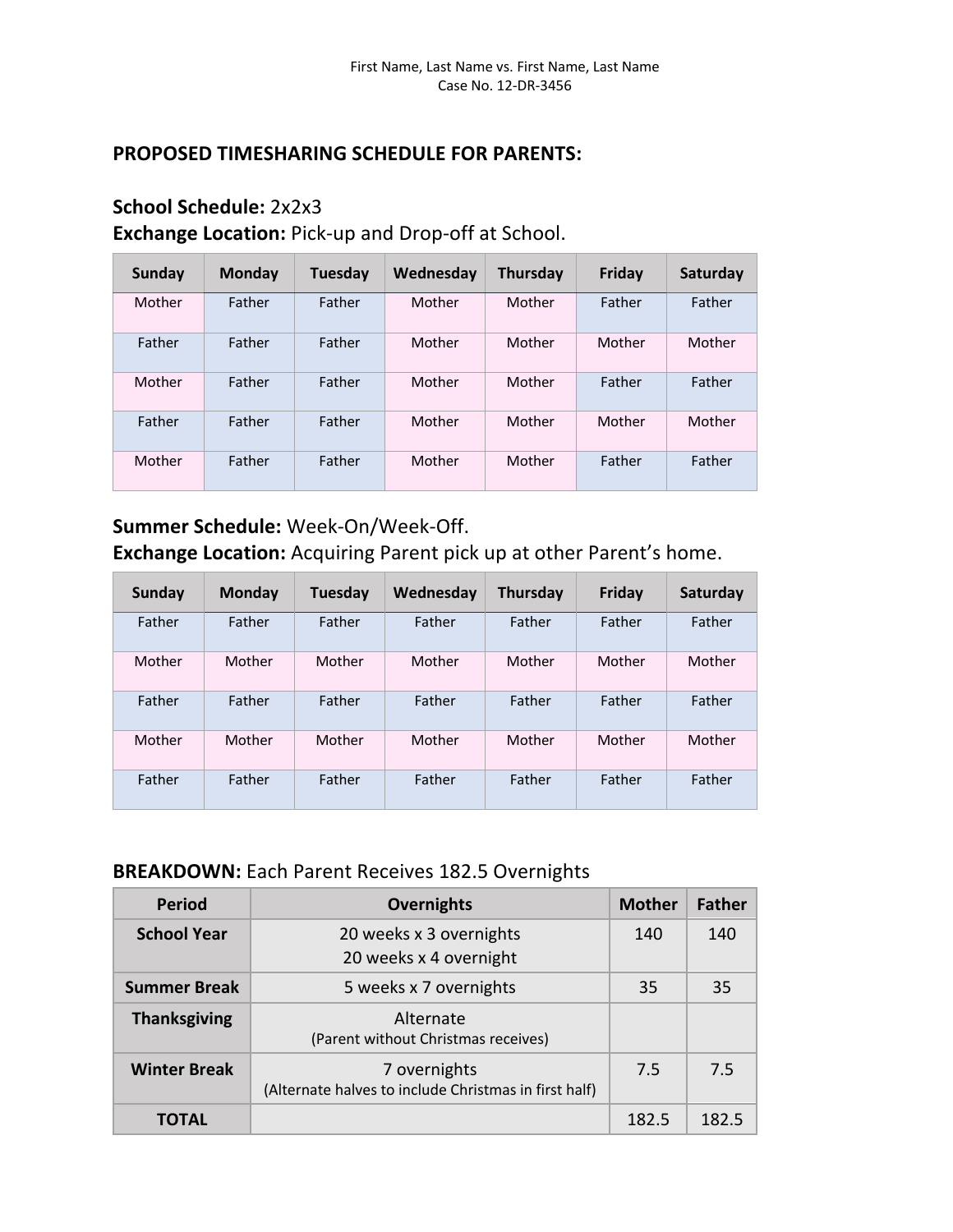### **PROPOSED TIMESHARING SCHEDULE FOR PARENTS: Schedule:** 3x4 4x3 **Exchange Location:** Pick-up and Drop-off at School

**Sunday Monday Tuesday Wednesday Thursday Friday Saturday** Mother Mother Mother Father Father Father Father Father | Mother | Mother | Father | Tather | Mother | Mother Mother Mother Mother Father Father Father Father Father | Mother | Mother | Father | Tather | Mother | Mother Mother Mother Mother Father Father Father Father

| <b>Period</b>       | <b>Overnights</b>                                                     | <b>Total Overnights</b> |
|---------------------|-----------------------------------------------------------------------|-------------------------|
| <b>School Year</b>  | 20 weeks x 3 overnights<br>40weeks x 1 overnight (every Wednesday)    | 100                     |
| <b>Spring Break</b> | 7 overnights                                                          | 7                       |
| <b>Summer Break</b> | 6 weeks x 7 overnights                                                | 42                      |
| <b>Thanksgiving</b> | Alternate                                                             | $\overline{2}$          |
| <b>Winter Break</b> | 7 overnights<br>(Alternate halves to include Christmas in first half) | 7                       |
| <b>TOTAL</b>        |                                                                       | 158                     |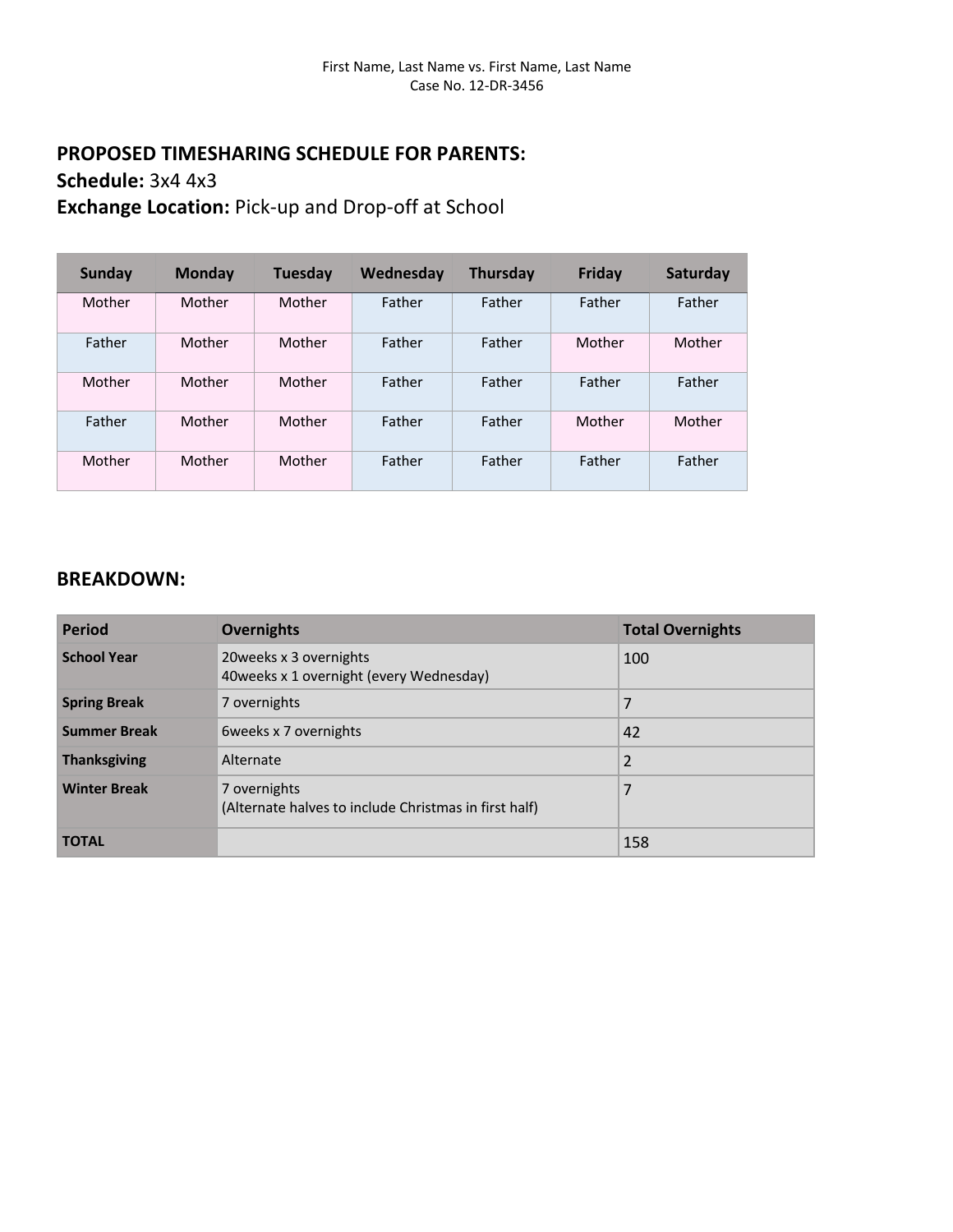### 2X2X3 Schedule

| <b>Sunday</b>          | <b>Monday</b>            | <b>Tuesday</b> | Wednesday | Thursday | Friday                 | Saturday |
|------------------------|--------------------------|----------------|-----------|----------|------------------------|----------|
| $\mathbf{1}$<br>Mother | $\overline{2}$<br>Father | Father         | Mother    | Mother   | Father                 | Father   |
| Father                 | Father                   | Father         | Mother    | Mother   | Mother                 | Mother   |
| Mother                 | Father                   | Father         | Mother    | Mother   | $\mathbf{1}$<br>Father | Father   |
| Father                 | Father                   | Father         | Mother    | Mother   | Mother                 | Mother   |
| Mother                 | Father                   | Father         | Mother    | Mother   | Father                 | Father   |

| <b>Period</b>       | <b>Overnights</b>                                                     | <b>Total Overnights</b> |
|---------------------|-----------------------------------------------------------------------|-------------------------|
| <b>School Year</b>  | 20 weeks x 3 overnights<br>40 weeks x 1 overnight (every Wednesday)   | 100                     |
| <b>Spring Break</b> | 7 overnights                                                          | 7                       |
| <b>Summer Break</b> | 6 weeks x 7 overnights                                                | 42                      |
| <b>Thanksgiving</b> | Alternate                                                             | $\overline{2}$          |
| <b>Winter Break</b> | 7 overnights<br>(Alternate halves to include Christmas in first half) | 7                       |
| <b>TOTAL</b>        |                                                                       | 158                     |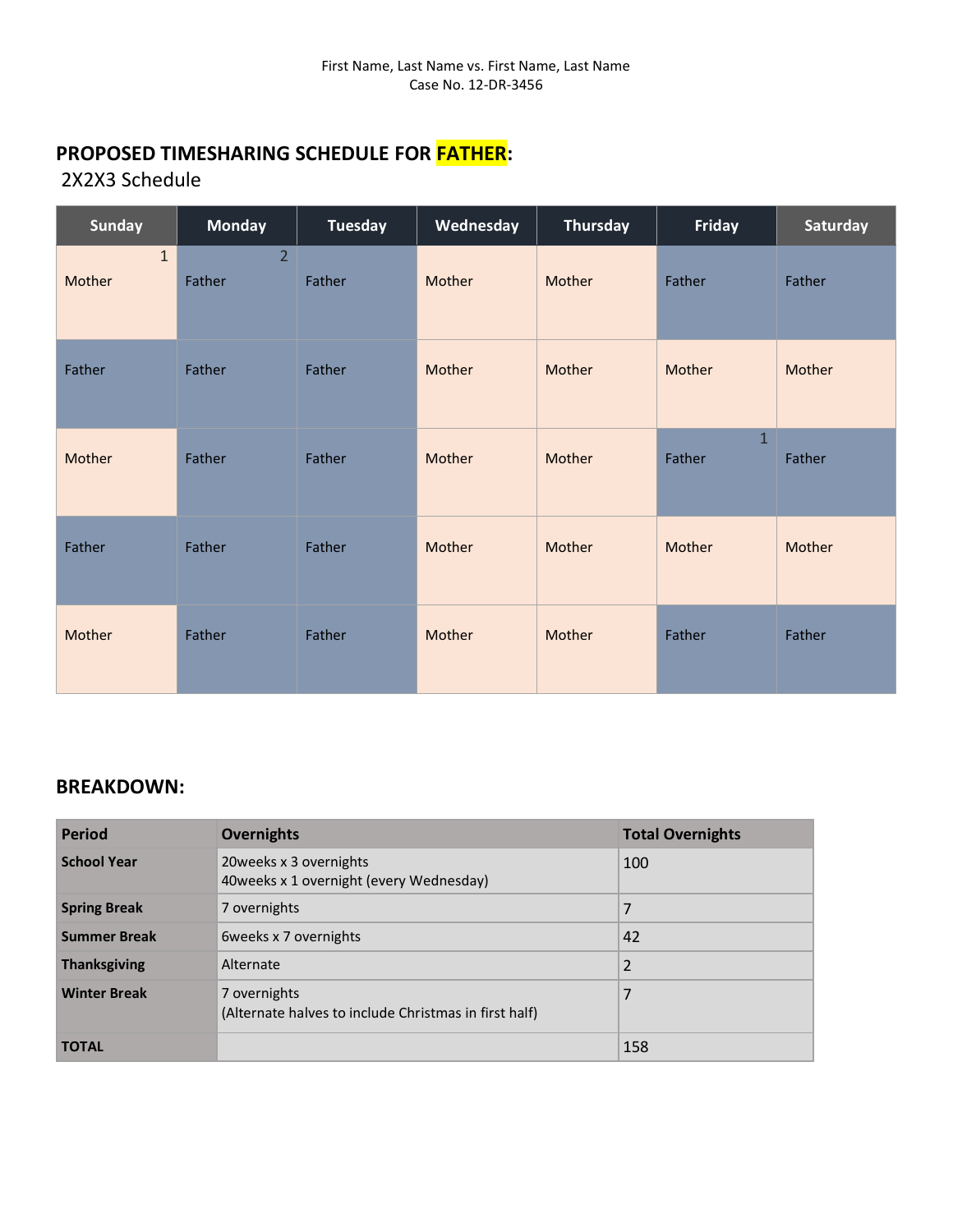7x7 Schedule

| <b>Sunday</b> | <b>Monday</b> | <b>Tuesday</b> | Wednesday | <b>Thursday</b> | Friday | Saturday |
|---------------|---------------|----------------|-----------|-----------------|--------|----------|
| Mother        | Mother        | Mother         | Mother    | Mother          | Mother | Mother   |
| Father        | Father        | Father         | Father    | Father          | Father | Father   |
| Mother        | Mother        | Mother         | Mother    | Mother          | Mother | Mother   |
| Father        | Father        | Father         | Father    | Father          | Father | Father   |
| Mother        | Mother        | Mother         | Mother    | Mother          | Mother | Mother   |

| <b>Period</b>       | <b>Overnights</b>                                                     | <b>Total Overnights</b> |
|---------------------|-----------------------------------------------------------------------|-------------------------|
| <b>School Year</b>  | 20 weeks x 7 overnights                                               | 140                     |
| <b>Spring Break</b> | Alternate                                                             | 0                       |
| <b>Summer Break</b> | 5 weeks x 7 overnights                                                | 35                      |
| <b>Thanksgiving</b> | Alternate                                                             | 0                       |
| <b>Winter Break</b> | 7 overnights<br>(Alternate halves to include Christmas in first half) | 7                       |
| <b>TOTAL</b>        |                                                                       | 182                     |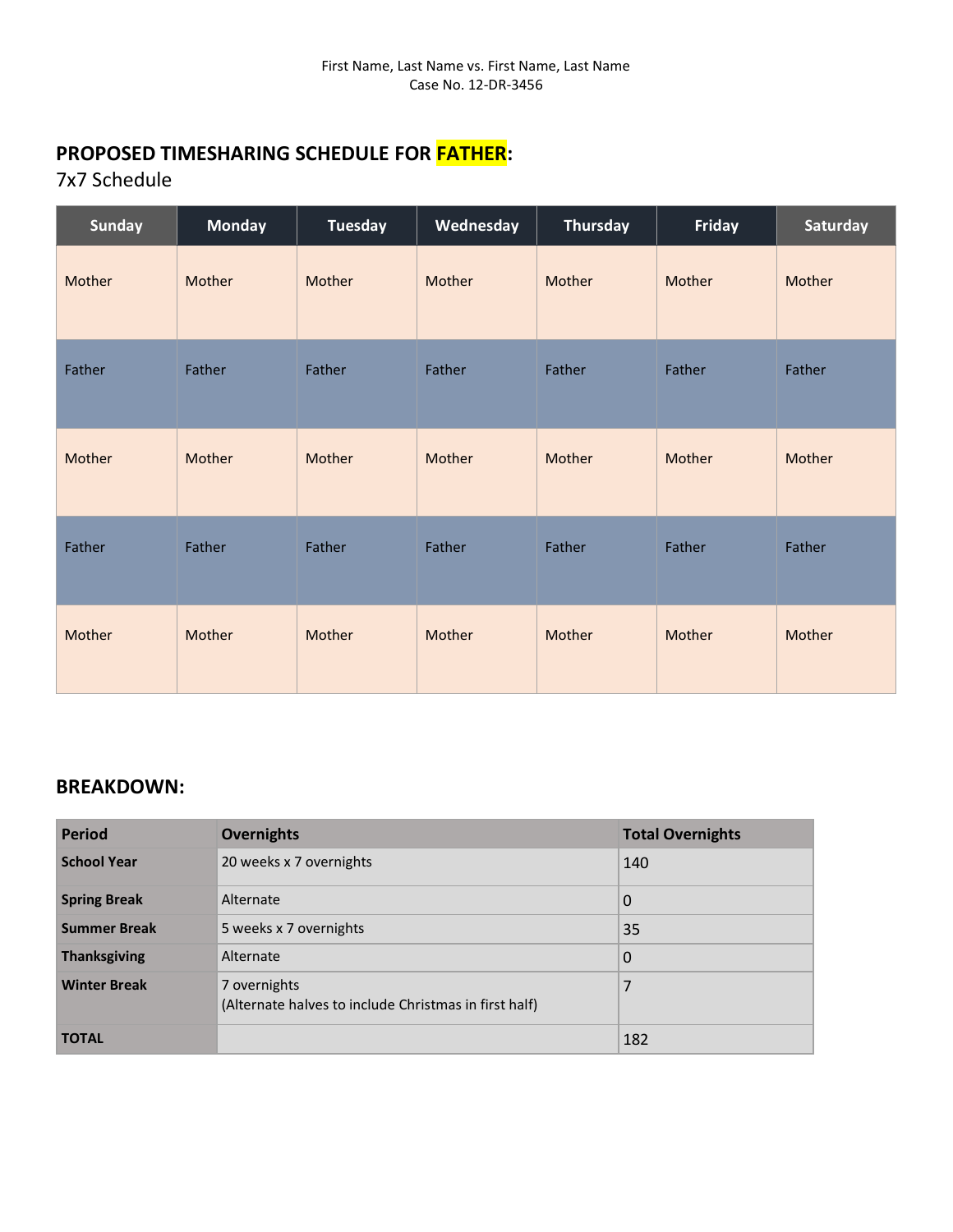Every Other weekend + Wednesdays

| <b>Sunday</b>          | <b>Monday</b> | <b>Tuesday</b> | Wednesday | <b>Thursday</b> | <b>Friday</b>          | Saturday |
|------------------------|---------------|----------------|-----------|-----------------|------------------------|----------|
| $\mathbf{1}$<br>Mother | Mother        | Mother         | Father    | Mother          | Father                 | Father   |
| Father                 | Mother        | Mother         | Father    | Mother          | Mother                 | Mother   |
| Mother                 | Mother        | Mother         | Father    | Mother          | $\mathbf{1}$<br>Father | Father   |
| Father                 | Mother        | Mother         | Father    | Mother          | Mother                 | Mother   |
| Mother                 | Mother        | Mother         | Father    | Mother          | Father                 | Father   |

| <b>Period</b>       | <b>Overnights</b>                                                     | <b>Total Overnights</b> |
|---------------------|-----------------------------------------------------------------------|-------------------------|
| <b>School Year</b>  | 20 weeks x 3 overnights<br>40 weeks x 1 overnight (every Wednesday)   | 100                     |
| <b>Spring Break</b> | 7 overnights                                                          | 7                       |
| <b>Summer Break</b> | 6 weeks x 7 overnights                                                | 42                      |
| <b>Thanksgiving</b> | Alternate                                                             | $\overline{2}$          |
| <b>Winter Break</b> | 7 overnights<br>(Alternate halves to include Christmas in first half) | 7                       |
| <b>TOTAL</b>        |                                                                       | 158                     |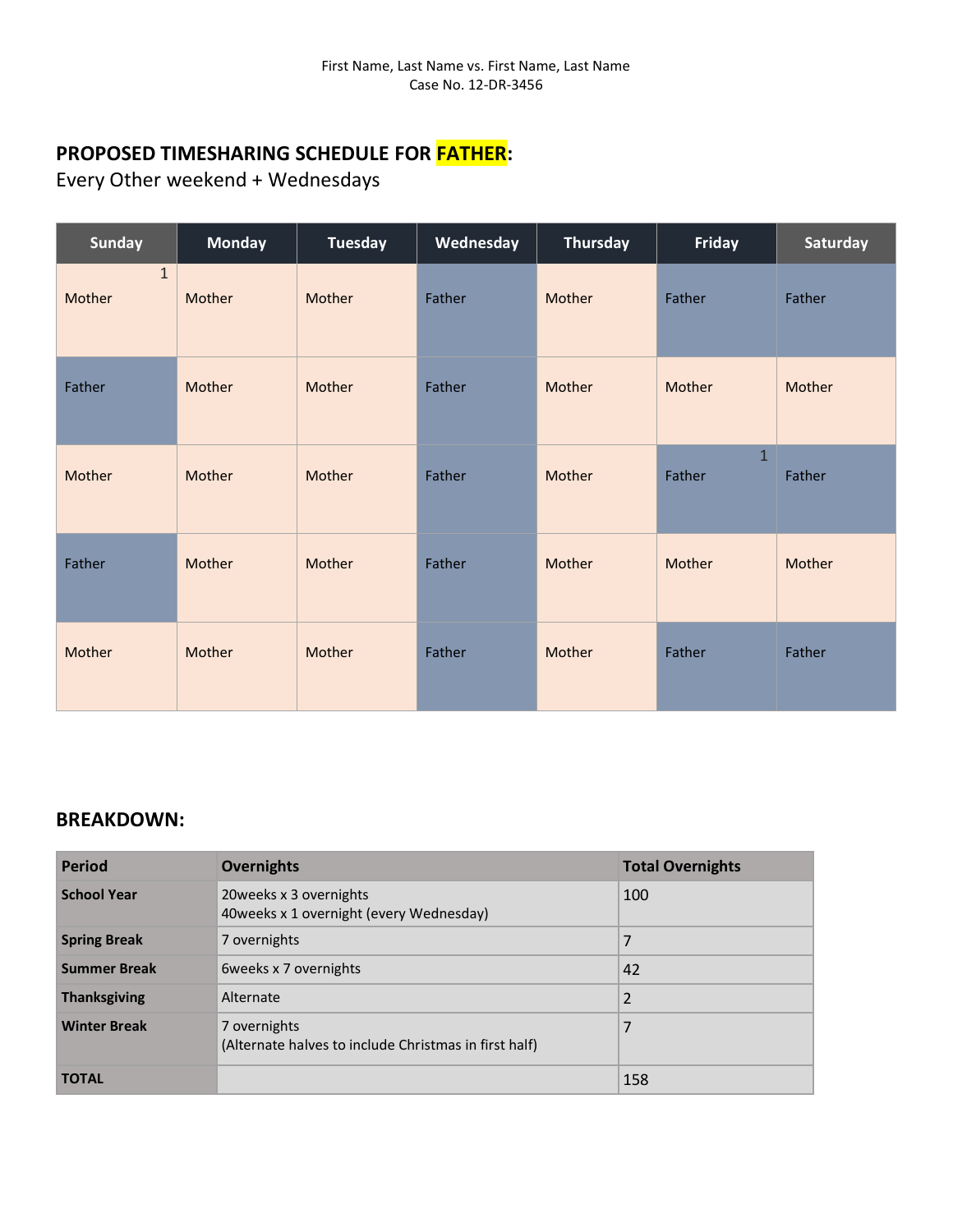First, Third, and Fourth Weekend of each month Thursday to Sunday: School Year

| <b>Sunday</b> | <b>Monday</b> | <b>Tuesday</b> | Wednesday | Thursday | Friday | Saturday |
|---------------|---------------|----------------|-----------|----------|--------|----------|
| Mother        | Mother        | Mother         | Mother    | Mother   | Father | Father   |
| Mother        | Mother        | Mother         | Mother    | Mother   | Mother | Mother   |
| Mother        | Mother        | Mother         | Mother    | Mother   | Father | Father   |
| Mother        | Mother        | Mother         | Mother    | Mother   | Father | Father   |

| <b>Period</b>       | <b>Overnights</b>       | <b>Total Overnights</b> |
|---------------------|-------------------------|-------------------------|
| <b>School Year</b>  | 30 weeks x 2 overnights | 60                      |
| <b>Spring Break</b> | 3.5 overnights          | 3.5                     |
| <b>Summer Break</b> | 5 weeks x 7 overnights  | 35                      |
| <b>Thanksgiving</b> | Split                   | $\overline{2}$          |
| <b>Winter Break</b> | 7 overnight             | 7                       |
| <b>TOTAL</b>        |                         | 107.5                   |